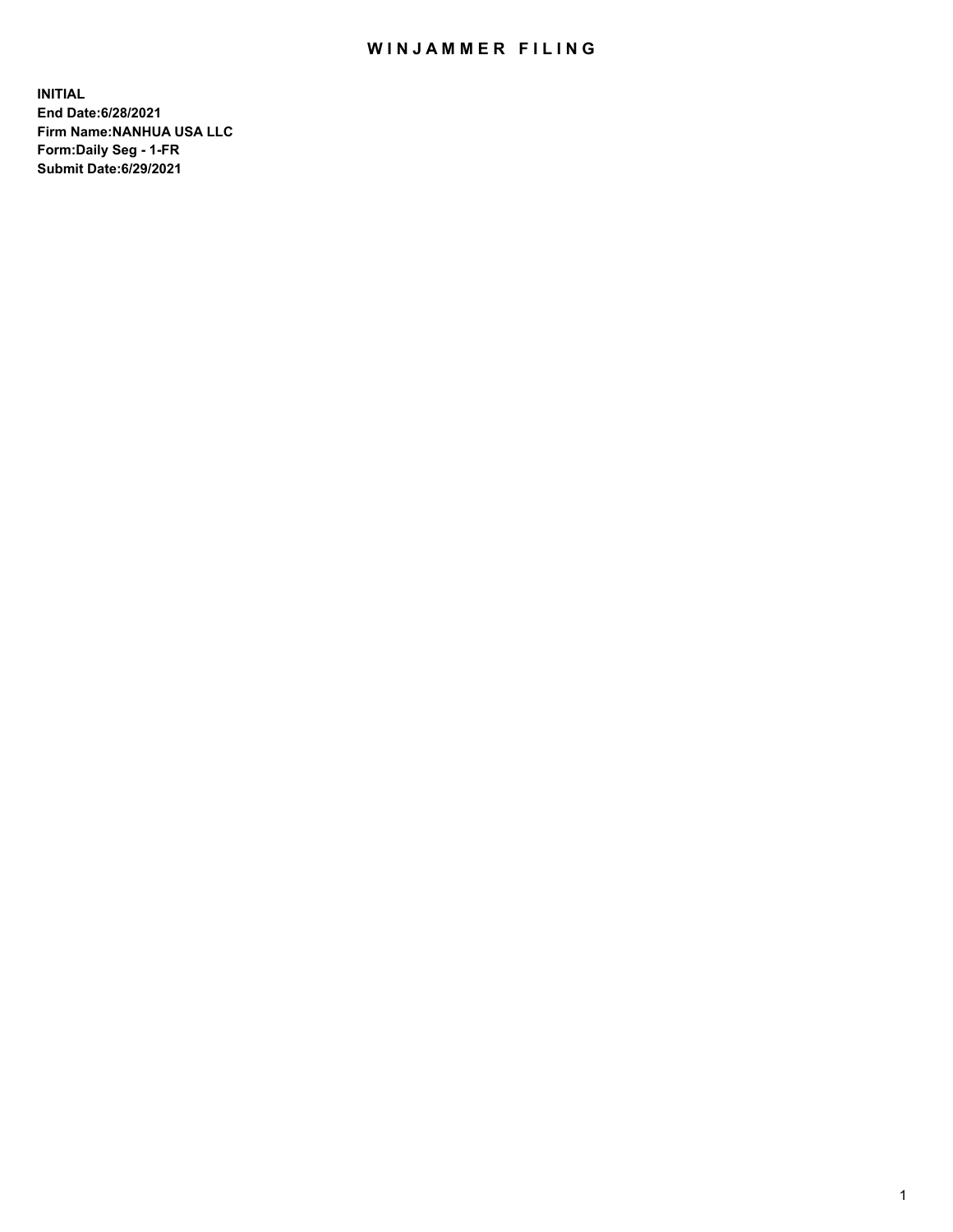## **INITIAL End Date:6/28/2021 Firm Name:NANHUA USA LLC Form:Daily Seg - 1-FR Submit Date:6/29/2021 Daily Segregation - Cover Page**

Name of Company **NANHUA USA LLC** [0010] Contact Name **Tracy Yuan** [0040] Contact Phone Number **+1 (312) 526-3930** [0060] Contact Email Address **tracy.yuan@nanhua-usa.com** [0065] FCM's Customer Segregated Funds Residual Interest Target (choose one): a. Minimum dollar amount: ; or **3,500,000** [8930] b. Minimum percentage of customer segregated funds required:% ; or **0** [8940] c. Dollar amount range between:and; or **0** [8950] **0** [8951] d. Percentage range of customer segregated funds required between:% and%. **0** [8960] **0** [8961] FCM's Customer Secured Amount Funds Residual Interest Target (choose one): a. Minimum dollar amount: ; or **100,000** [8970] b. Minimum percentage of customer secured funds required:% ; or **0** [8980] c. Dollar amount range between:and; or **0** [8990] **0** [8991] d. Percentage range of customer secured funds required between:% and%. **0** [9000] **0** [9001] FCM's Cleared Swaps Customer Collateral Residual Interest Target (choose one): a. Minimum dollar amount: ; or **0** [9010] b. Minimum percentage of cleared swaps customer collateral required:% ; or **0** [9020] c. Dollar amount range between:and; or **0** [9030] **0** [9031]

d. Percentage range of cleared swaps customer collateral required between:% and%. **0** [9040] **0** [9041]

Attach supporting documents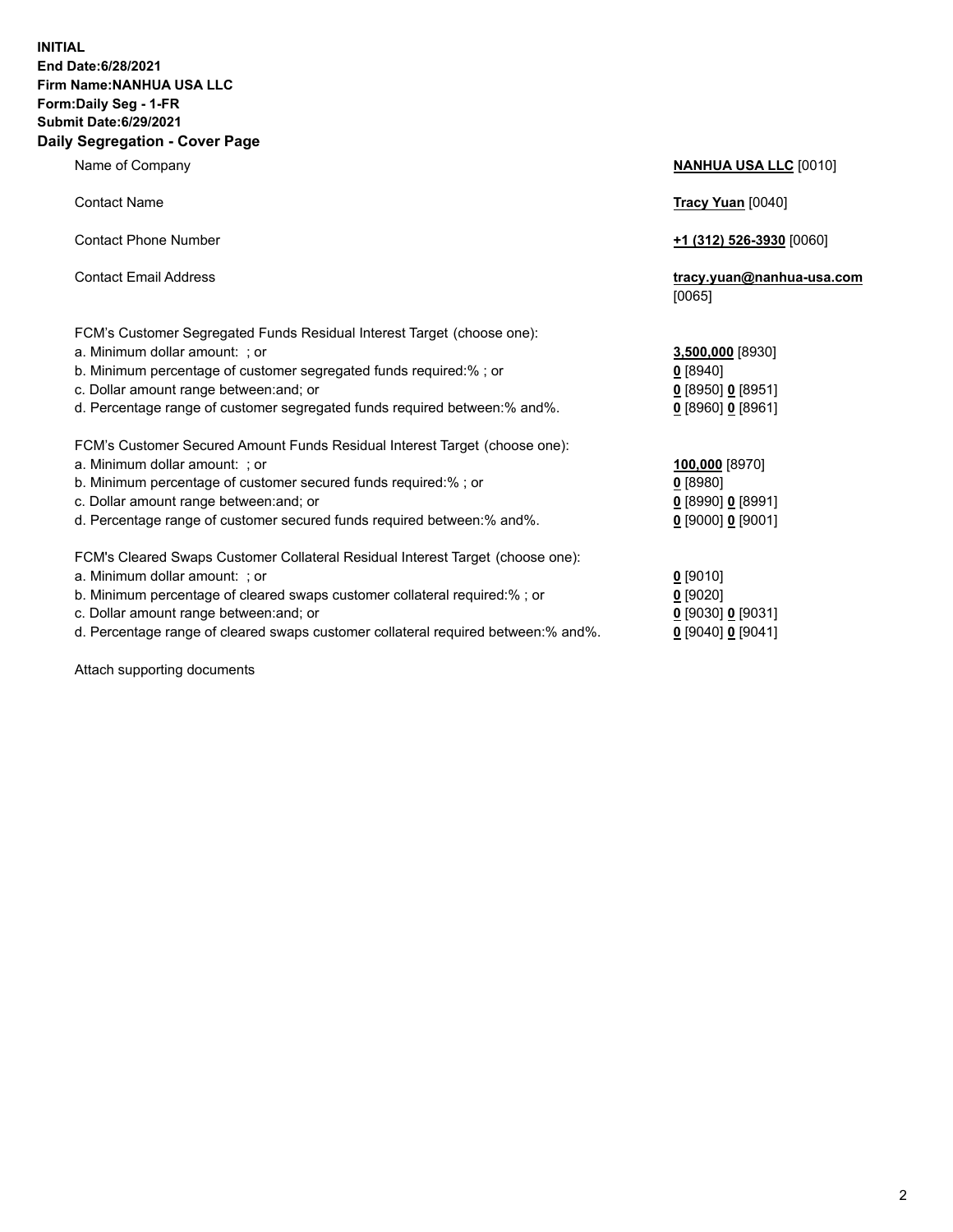**INITIAL End Date:6/28/2021 Firm Name:NANHUA USA LLC Form:Daily Seg - 1-FR Submit Date:6/29/2021**

## **Daily Segregation - Secured Amounts**

|     | Foreign Futures and Foreign Options Secured Amounts                                         |                         |
|-----|---------------------------------------------------------------------------------------------|-------------------------|
|     | Amount required to be set aside pursuant to law, rule or regulation of a foreign            | $0$ [5605]              |
|     | government or a rule of a self-regulatory organization authorized thereunder                |                         |
| 1.  | Net ledger balance - Foreign Futures and Foreign Option Trading - All Customers             |                         |
|     | A. Cash                                                                                     | 59,210 [5615]           |
|     | B. Securities (at market)                                                                   | $0$ [5617]              |
| 2.  | Net unrealized profit (loss) in open futures contracts traded on a foreign board of trade   | $0$ [5625]              |
| 3.  | Exchange traded options                                                                     |                         |
|     | A. Market value of open option contracts purchased on a foreign board of trade              | $0$ [5635]              |
|     | B. Market value of open contracts granted (sold) on a foreign board of trade                | $0$ [5637]              |
| 4.  | Net equity (deficit) (add lines 1. 2. and 3.)                                               | 59,210 [5645]           |
| 5.  | Account liquidating to a deficit and account with a debit balances - gross amount           | $0$ [5651]              |
|     | Less: amount offset by customer owned securities                                            | $0$ [5652] 0 [5654]     |
| 6   | Amount required to be set aside as the secured amount - Net Liquidating Equity              | 59,210 [5655]           |
|     | Method (add lines 4 and 5)                                                                  |                         |
| 7.  | Greater of amount required to be set aside pursuant to foreign jurisdiction (above) or line | 59,210 [5660]           |
|     | 6.                                                                                          |                         |
|     | FUNDS DEPOSITED IN SEPARATE REGULATION 30.7 ACCOUNTS                                        |                         |
| 1.  | Cash in Banks                                                                               |                         |
|     | A. Banks located in the United States                                                       | 412,192 [5700]          |
|     | B. Other banks qualified under Regulation 30.7                                              | 0 [5720] 412,192 [5730] |
| 2.  | Securities                                                                                  |                         |
|     | A. In safekeeping with banks located in the United States                                   | $0$ [5740]              |
|     | B. In safekeeping with other banks qualified under Regulation 30.7                          | 0 [5760] 0 [5770]       |
| 3.  | Equities with registered futures commission merchants                                       |                         |
|     | A. Cash                                                                                     | $0$ [5780]              |
|     | <b>B.</b> Securities                                                                        | $0$ [5790]              |
|     | C. Unrealized gain (loss) on open futures contracts                                         | $0$ [5800]              |
|     | D. Value of long option contracts                                                           | $0$ [5810]              |
|     | E. Value of short option contracts                                                          | 0 [5815] 0 [5820]       |
| 4.  | Amounts held by clearing organizations of foreign boards of trade                           |                         |
|     | A. Cash                                                                                     | 0[5840]                 |
|     | <b>B.</b> Securities                                                                        | $0$ [5850]              |
|     | C. Amount due to (from) clearing organization - daily variation                             | $0$ [5860]              |
|     | D. Value of long option contracts                                                           | $0$ [5870]              |
|     | E. Value of short option contracts                                                          | 0 [5875] 0 [5880]       |
| 5.  | Amounts held by member of foreign boards of trade                                           |                         |
|     | A. Cash                                                                                     | 29 [5900]               |
|     | <b>B.</b> Securities                                                                        | $0$ [5910]              |
|     | C. Unrealized gain (loss) on open futures contracts                                         | $0$ [5920]              |
|     | D. Value of long option contracts                                                           | $0$ [5930]              |
|     | E. Value of short option contracts                                                          | 0 [5935] 29 [5940]      |
| 6.  | Amounts with other depositories designated by a foreign board of trade                      | $0$ [5960]              |
| 7.  | Segregated funds on hand                                                                    | $0$ [5965]              |
| 8.  | Total funds in separate section 30.7 accounts                                               | 412,221 [5970]          |
| 9.  | Excess (deficiency) Set Aside for Secured Amount (subtract line 7 Secured Statement         | 353,011 [5680]          |
|     | Page 1 from Line 8)                                                                         |                         |
| 10. | Management Target Amount for Excess funds in separate section 30.7 accounts                 | 100,000 [5980]          |
| 11. | Excess (deficiency) funds in separate 30.7 accounts over (under) Management Target          | 253,011 [5985]          |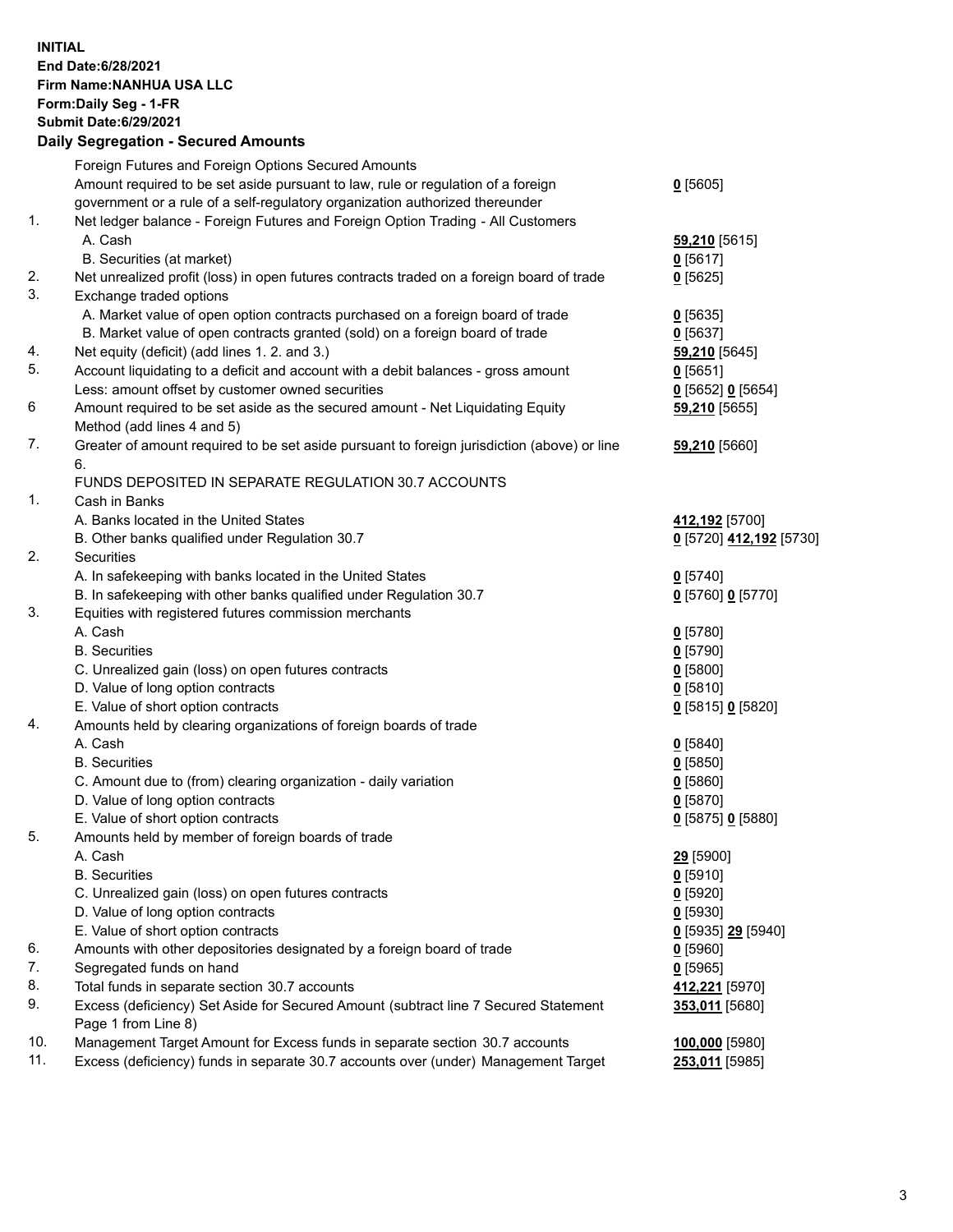| <b>INITIAL</b><br>End Date: 6/28/2021<br>Firm Name: NANHUA USA LLC<br>Form: Daily Seg - 1-FR<br><b>Submit Date:6/29/2021</b><br>Daily Segregation - Segregation Statement |                                                                                                                                                              |                               |  |  |
|---------------------------------------------------------------------------------------------------------------------------------------------------------------------------|--------------------------------------------------------------------------------------------------------------------------------------------------------------|-------------------------------|--|--|
|                                                                                                                                                                           | SEGREGATION REQUIREMENTS (Section 4d(2) of the CEAct)                                                                                                        |                               |  |  |
| 1.                                                                                                                                                                        | Net ledger balance                                                                                                                                           |                               |  |  |
|                                                                                                                                                                           | A. Cash                                                                                                                                                      | 149,207,391 [5000]            |  |  |
|                                                                                                                                                                           | B. Securities (at market)                                                                                                                                    | $0$ [5010]                    |  |  |
| 2.                                                                                                                                                                        | Net unrealized profit (loss) in open futures contracts traded on a contract market                                                                           | 2,145,937 [5020]              |  |  |
| 3.                                                                                                                                                                        | Exchange traded options                                                                                                                                      |                               |  |  |
|                                                                                                                                                                           | A. Market value of open option contracts purchased on a contract market                                                                                      | <b>138,783</b> [5030]         |  |  |
|                                                                                                                                                                           | B. Market value of open option contracts granted (sold) on a contract market                                                                                 | <u>-629,598</u> [5040]        |  |  |
| 4.                                                                                                                                                                        | Net Equity (deficit) (add lines 1, 2, and 3)                                                                                                                 | 150,862,513 [5050]            |  |  |
| 5.                                                                                                                                                                        | Accounts liquidating to a deficit and accounts with                                                                                                          |                               |  |  |
|                                                                                                                                                                           | debit balances - gross amount                                                                                                                                | $0$ [5060]                    |  |  |
|                                                                                                                                                                           | Less: amount offset by customer owned securities                                                                                                             | 0 [5070] 0 [5080]             |  |  |
| 6.                                                                                                                                                                        | Amount required to be segregated (add lines 4 and 5)                                                                                                         | 150,862,513 [5090]            |  |  |
| 7.                                                                                                                                                                        | FUNDS IN SEGREGATED ACCOUNTS                                                                                                                                 |                               |  |  |
|                                                                                                                                                                           | Deposited in segregated funds bank accounts<br>A. Cash                                                                                                       |                               |  |  |
|                                                                                                                                                                           |                                                                                                                                                              | 21,758,005 [5100]             |  |  |
|                                                                                                                                                                           | B. Securities representing investment of customers' funds (at market)<br>C. Securities held for particular customers or option customers in lieu of cash (at | $0$ [5110]                    |  |  |
|                                                                                                                                                                           | market)                                                                                                                                                      | $0$ [5120]                    |  |  |
| 8.                                                                                                                                                                        | Margins on deposit with derivatives clearing organizations of contract markets                                                                               |                               |  |  |
|                                                                                                                                                                           | A. Cash                                                                                                                                                      | 142,196,642 <sup>[5130]</sup> |  |  |
|                                                                                                                                                                           | B. Securities representing investment of customers' funds (at market)                                                                                        | $0$ [5140]                    |  |  |
|                                                                                                                                                                           | C. Securities held for particular customers or option customers in lieu of cash (at                                                                          | $0$ [5150]                    |  |  |
|                                                                                                                                                                           | market)                                                                                                                                                      |                               |  |  |
| 9.                                                                                                                                                                        | Net settlement from (to) derivatives clearing organizations of contract markets                                                                              | <u>-682,056</u> [5160]        |  |  |
| 10.                                                                                                                                                                       | Exchange traded options                                                                                                                                      |                               |  |  |
|                                                                                                                                                                           | A. Value of open long option contracts                                                                                                                       | <b>138,783</b> [5170]         |  |  |
|                                                                                                                                                                           | B. Value of open short option contracts                                                                                                                      | -629,598 [5180]               |  |  |
| 11.                                                                                                                                                                       | Net equities with other FCMs                                                                                                                                 |                               |  |  |
|                                                                                                                                                                           | A. Net liquidating equity                                                                                                                                    | $0$ [5190]                    |  |  |
|                                                                                                                                                                           | B. Securities representing investment of customers' funds (at market)                                                                                        | $0$ [5200]                    |  |  |
|                                                                                                                                                                           | C. Securities held for particular customers or option customers in lieu of cash (at                                                                          | $0$ [5210]                    |  |  |
|                                                                                                                                                                           | market)                                                                                                                                                      |                               |  |  |
| 12.                                                                                                                                                                       | Segregated funds on hand                                                                                                                                     | $0$ [5215]                    |  |  |
| 13.                                                                                                                                                                       | Total amount in segregation (add lines 7 through 12)                                                                                                         | 162,781,776 [5220]            |  |  |
| 14.                                                                                                                                                                       | Excess (deficiency) funds in segregation (subtract line 6 from line 13)                                                                                      | 11,919,263 [5230]             |  |  |
| 15.                                                                                                                                                                       | Management Target Amount for Excess funds in segregation                                                                                                     | 3,500,000 [5240]              |  |  |
| 16.                                                                                                                                                                       | Excess (deficiency) funds in segregation over (under) Management Target Amount                                                                               | 8,419,263 [5250]              |  |  |
|                                                                                                                                                                           | <b>Excess</b>                                                                                                                                                |                               |  |  |